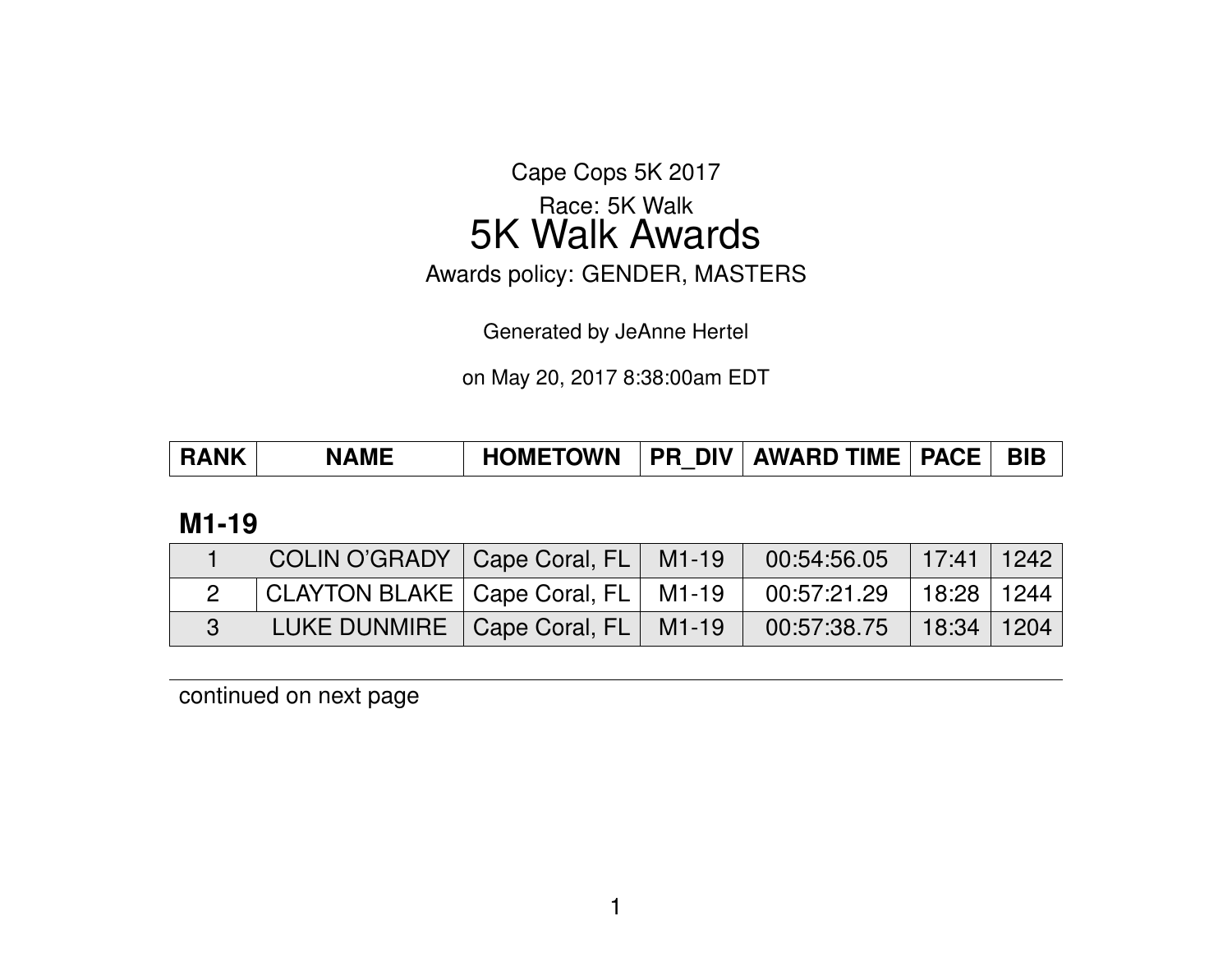### continued from previous page

| <b>RANK</b> | <b>NAME</b>            | <b>HOMETOWN</b> | <b>PR DIV</b> | AWARD TIME   PACE |                | <b>BIB</b> |
|-------------|------------------------|-----------------|---------------|-------------------|----------------|------------|
| F1-19       |                        |                 |               |                   |                |            |
|             | <b>MILA SHEVCHENKO</b> | -. US           | $F1-19$       | 00:36:44.84       | $11:50$   1224 |            |
|             | <b>ISA SHEVCHENKO</b>  | -, US           | $F1-19$       | 00:45:57.85       | 14:48          | 1223       |

## **F20-49**

| <b>JAZMIN CORREA</b>   | -. US | F20-49 | 00:44:28.59 | │ 14:19 │ 1236 │ |  |
|------------------------|-------|--------|-------------|------------------|--|
| <b>CHRISTY ELLIS</b>   | -. US | F20-49 | 00:48:49.10 | 15:43   1229     |  |
| <b>JACKYN HARTZELL</b> | -. US | F20-49 | 00:50:17.96 | 16:12   1228     |  |

### **M50-99**

| <b>PHIL SLIDER</b>                                                    | -. US                                                | M50-99 00:42:57.17 13:50 1232 |  |
|-----------------------------------------------------------------------|------------------------------------------------------|-------------------------------|--|
| RICHARD HENRY                                                         | Cape Coral, FL   M50-99   00:43:04.93   13:53   1213 |                               |  |
| RUSSELL SCHOTT   Cape Coral, FL   M50-99   00:47:46.71   15:23   1240 |                                                      |                               |  |

## **F50-99**

|                        | <b>KIM RUSSO</b> | $\vert$ Cape Coral, FL $\vert$ F50-99 $\vert$ 00:50:03.46 |  |  | $\vert$ 16:07   1208 |  |  |  |
|------------------------|------------------|-----------------------------------------------------------|--|--|----------------------|--|--|--|
| continued on next nage |                  |                                                           |  |  |                      |  |  |  |

continued on next page